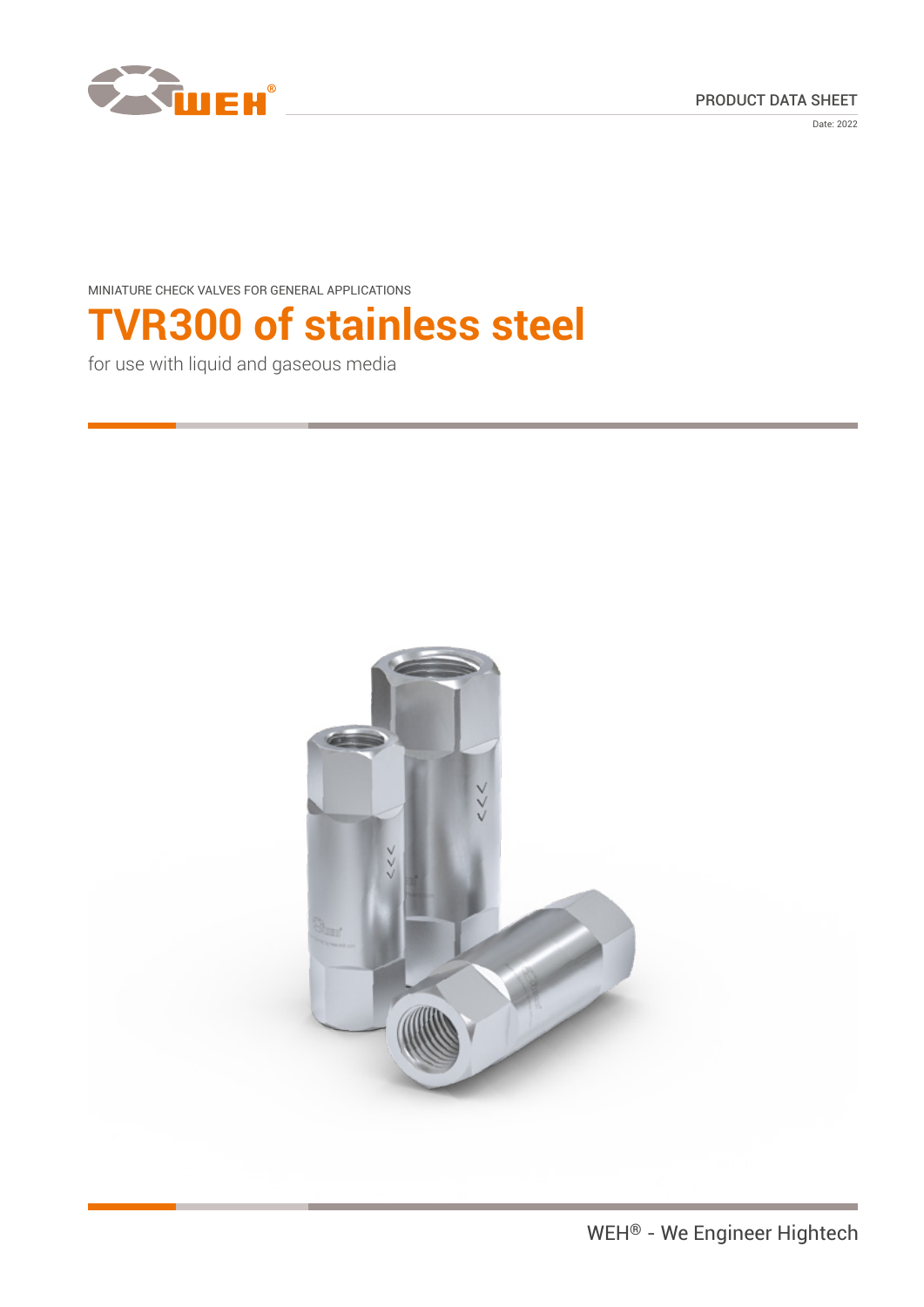### **TVR300** | WEH® Miniature check valve

General



### Features & benefits

- Stainless steel
- High leak tightness
- Valve seals are protected from media flow
- Wear and corrosion resistant
- Low-noise opening and closing
	- Low cracking pressure
	- Max. operating pressure up to 100 bar

# **Description**

The WEH® TVR300 Miniature check valves made of stainless steel are ideal for applications with liquid and gaseous media up to max. 100 bar. The possible applications are just as varied as the design and the materials used. The check valves are available with female thread on both sides and a nominal bore of up to 4 mm.

Due to the high quality materials they are extremely wear-resistant, corrosion-resistant and durable. The miniature check valves, which are very silent in use even under high flow rates, are characterized in particular by their very low cracking pressure and their optimum tightness.

The WEH<sup>®</sup> TVR300 are equipped with a ball seal. The internal seals are arranged so that they are protected from the media flow. This prevents damage to the seals from any dirt particles on the sealing components within the unit.

WEH<sup>®</sup> TVR300 Check valves are equipped with a FKM seal as standard. Other sealing materials are available on request. It is the customer's responsibility to clarify the media compatibility.

### Intended use

The WEH<sup>®</sup> TVR300 Miniature check valves were only developed for reliable return flow prevention in a gaseous or liquid media flow. They are not designed to be used as filling or safety valves. The separation or shut off between different media or a medium and vacuum also does not represent a fundamental intended use. If you have such an application or a similar application, please contact us!

The WEH® TVR300 Miniature check valves are used in mechanical and plant engineering, chemical / pharmaceutical industry, conveyor technology, food industry, medical technology, etc.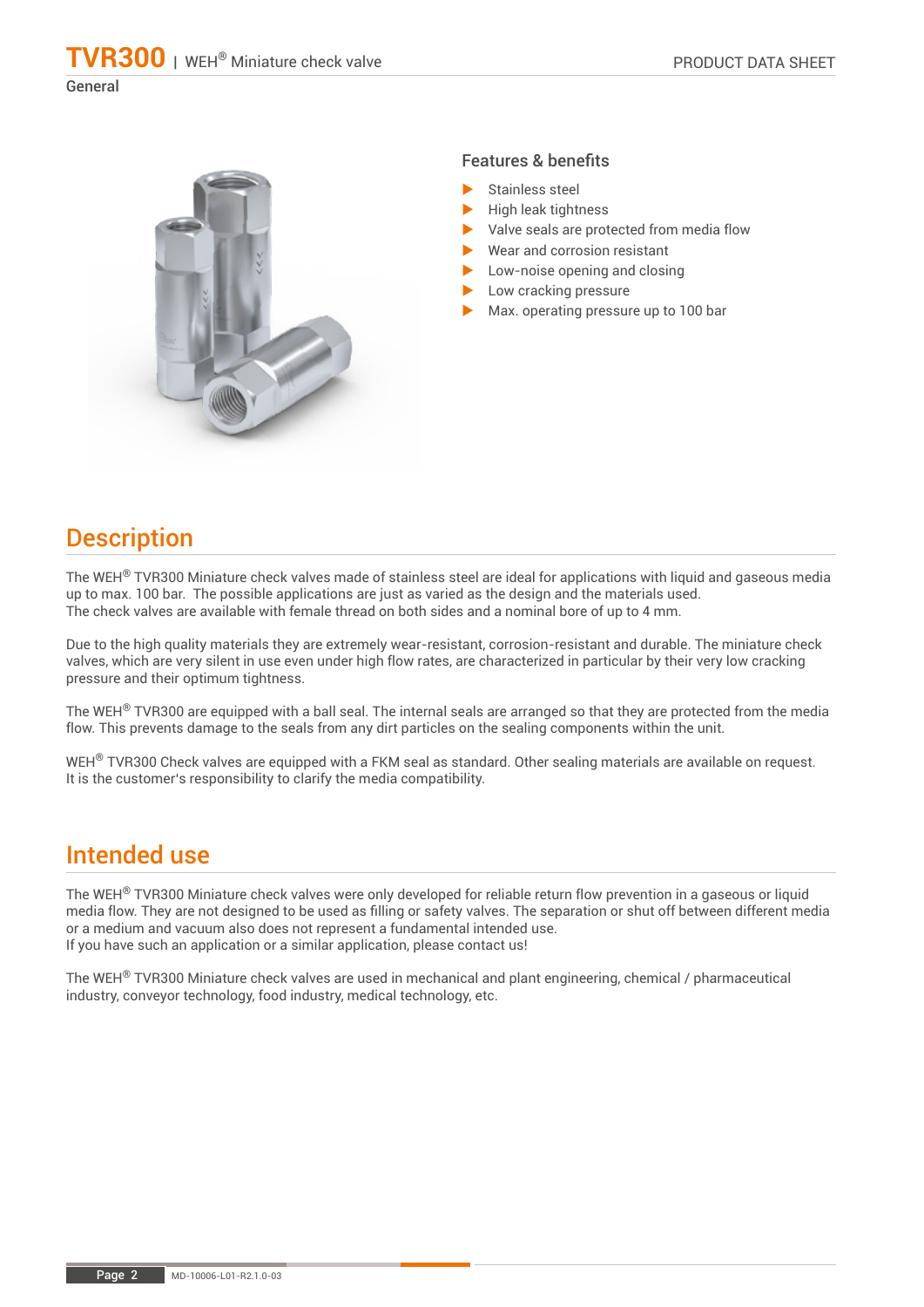General

# Sealing concept



Ball seal construction

# Flow values

In the table below you will find the flow rates of the various nominal bores of our WEH® TVR300 Stainless steel check valves.

| <b>Nominal bore (DN)</b> | Kv (Cv) value | Nominal bore (DN) | Kv (Cv) value |
|--------------------------|---------------|-------------------|---------------|
| $3 \, \text{mm}$         | 0.17(0.19)    | 4 mm              | 0.2(0.2)      |

The flow curves were determined on the basis of the DIN/EN 60534-2 standard and refer to a cavitation-free flow (water). System-sided constrictions at the inlet and outlet can reduce the flow rate.

# Overview product series

| Product series   | Pressure range | <b>Housing material</b> | <b>Connection types</b> | Page |
|------------------|----------------|-------------------------|-------------------------|------|
| <b>TVR300-S1</b> | $0 - 100$ bar  | Stainless steel         | Female thread           |      |

# Overview product series & connection configurations

| Product series | Media inlet B1 | <b>Media outlet B2</b> | Page |
|----------------|----------------|------------------------|------|
| TVR300-S1-A02  | Female thread  | Female thread          |      |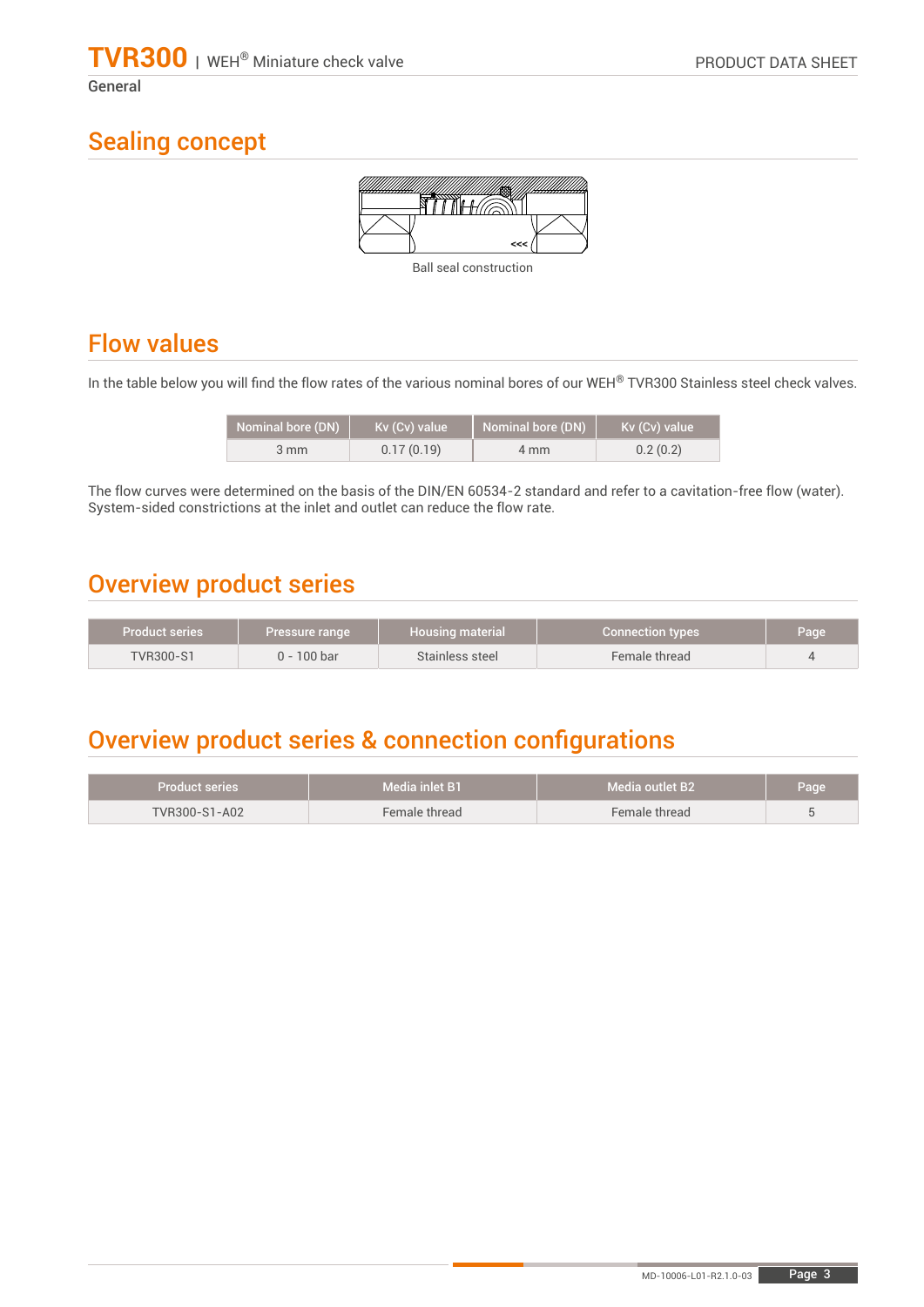Technical data

# Technical data

The following illustrations are examples of WEH® Check valves of the TVR300 product family.



| <b>Characteristics</b>                                            | Preferred variant space         | <b>Extended variant space</b>       |
|-------------------------------------------------------------------|---------------------------------|-------------------------------------|
| Product series                                                    | TVR300-S1                       | TVR300-S1                           |
| Connection configuration                                          | A02                             | A02                                 |
| <b>Connection sizes for</b><br>media inlet B1/<br>media outlet B2 | G1/8", G1/4"                    | G1/8", G1/4"                        |
| Nominal bore (DN)                                                 | Acc. to design                  | Acc. to design                      |
| Max. allowable<br>operating pressure PS                           | 100 <sub>bar</sub>              | 100 <sub>bar</sub>                  |
| <b>Cracking pressure PC*</b>                                      | Acc. to design                  | Other cracking pressures on request |
| Temperature range                                                 | $-40$ °C up to $+200$ °C        | Depending on sealing material       |
| Leak rate                                                         | $1 \times 10^{-4}$ mbar x $1/s$ | $1 \times 10^{-4}$ mbar x $1/s$     |
| Housing material                                                  | Stainless steel                 | Stainless steel                     |
| Spring material                                                   | Stainless steel                 | Stainless steel                     |
| <b>Sealing material DW</b>                                        | <b>FKM</b>                      | $\cdot$ FKM<br>$\cdot$ EPDM         |
| Lubricant                                                         | E99-4                           | E99-4                               |
| Sealing concept                                                   | <b>Ball sealing</b>             | <b>Ball sealing</b>                 |
| Flow direction                                                    | $B1 \rightarrow B2$             | $B1 \rightarrow B2$                 |

\* Please note that the cracking pressures may differ due to tolerances. The cracking pressure basically applies to the horizontal mounting of the check valve. For other mounting directions, the values can differ.

Other designs on request

### Possible connection configurations

In addition to the table of technical characteristics (see above), the following possible connection configurations of WEH<sup>®</sup> Check valves of the TVR300 product family are listed. The connection configuration is part of the product series.

| <b>Connection configuration</b> | Media inlet B1 | Media outlet B2 |
|---------------------------------|----------------|-----------------|
| A02                             | Female thread  | Female thread   |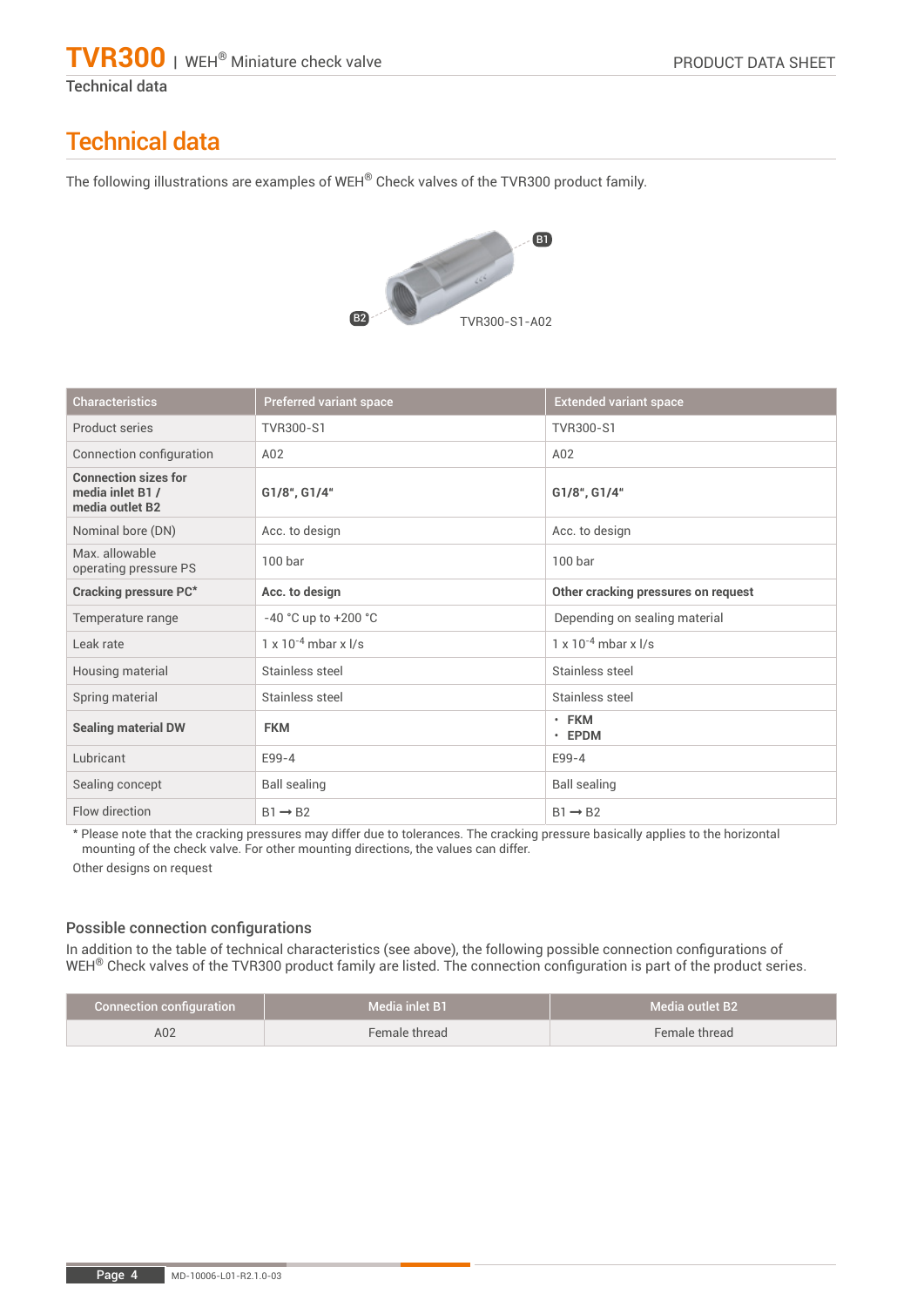### **Ordering**

### Ordering | TVR300-S1-A02 - female thread on both sides

Inlet B1: female thread / outlet B2: female thread



approx. dimensions (mm)

### B1 / B2: Whitworth tube thread acc. to DIN EN ISO 228-1

*Connection size: media inlet B1 = media outlet B2*

### *Check valves of the preferred variant space:*

| Part No.  | B <sub>1</sub> | B <sub>2</sub> | <b>DN</b>   | PC.<br>(bar) | <b>DW</b>  | L1 / L2 | L3/L4 | D <sub>1</sub> | A/F(1)<br>A/F(2) | AVL*      |
|-----------|----------------|----------------|-------------|--------------|------------|---------|-------|----------------|------------------|-----------|
| C1-170235 | G1/8"          | G1/8"          | $\sim$<br>◡ | 0.2          | <b>FKM</b> | 45      | 10.5  | 15             | 12<br>ıэ         | <b>RM</b> |
| C1-170240 | G1/4"          | G1/4"          | 4           | 0.1          | <b>FKM</b> | 45      |       | 18             | 16               | <b>RM</b> |

\* AVL: availability see page 12 in catalog no. 45

*Connection size: media inlet B1 = media outlet B2 resp. media inlet B1 ≠ media outlet B2*

#### *Configurable check valves of the extended variant space:*

Below you will find possible examples of TVR300 check valves in the extended variant space. This offers further configuration *options (connection configuration, connection size, cracking pressure, sealing material) beyond the preferred variant space.*

| Part No.   | B <sub>1</sub> | B <sub>2</sub> | <b>DN</b>    | PC<br>(bar) | <b>DW</b>   | Lī         | L2 | <b>/L3/</b> | 14 | D1 | A/F(1) | A/F(2) | AVL* |
|------------|----------------|----------------|--------------|-------------|-------------|------------|----|-------------|----|----|--------|--------|------|
| On request | G1/8"          | G1/8"          | $\mathbf{r}$ | 0.1         | <b>EPDM</b> | On request |    |             |    |    |        | AH     |      |
| On request | G1/4"          | G1/4"          | 4            | 0.2         | <b>EPDM</b> | On request |    |             |    |    |        | AH     |      |
| On request | G1/8"          | G1/4"          | $\mathbf{r}$ | 1.0         | <b>FKM</b>  | On request |    |             |    |    |        | AH     |      |
| On request | G1/4"          | G1/8"          |              | 0.2         | <b>EPDM</b> | On request |    |             |    |    | AH     |        |      |

\* AVL: availability see page 12 in catalog no. 45

Further designs that do not correspond to the extended variant space can be requested individually. Please refer to *chapter 1.9 Information on your request* in catalog no. 45. Please note that the availability for individual, customer-specific check valves may vary.

# Further products

You will find more products in our current catalog no. 45.